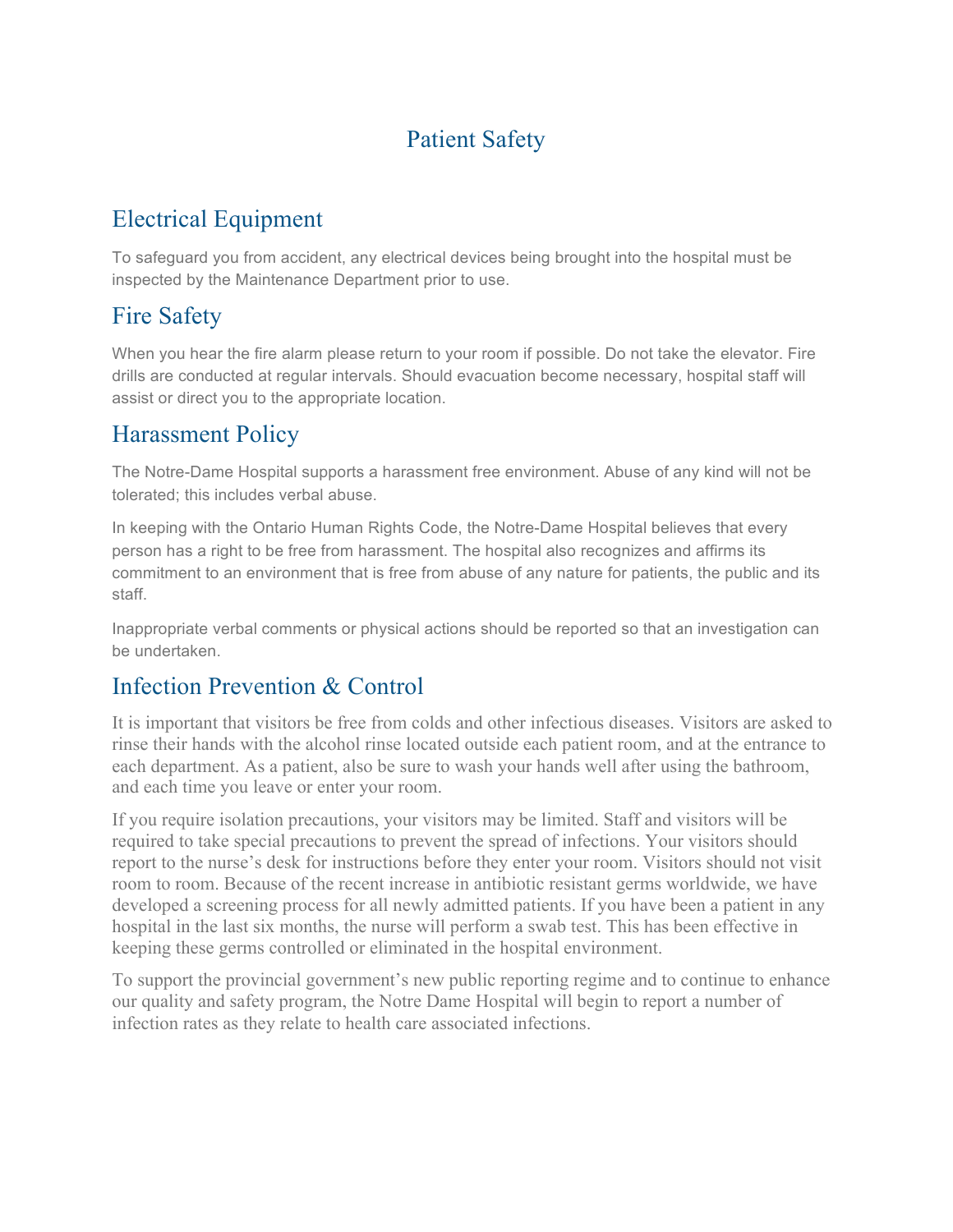# **Leaving the Nursing Unit**

It is advisable that you do not leave the nursing unit for any reason unless you are going for tests.

If you have an intravenous pump and you go outside in extreme temperatures (cold or hot) the functioning of the pump may be affected.

You will be asked on admission to sign a release form which releases the hospital from liability should you leave the nursing unit or hospital without authorization.

## Mutual Respect in the Workplace

The Notre-Dame Hospital believes patients and staff are entitled to an environment free of harassment and aggression. We encourage mutual respect at all times.

**Physical or verbal abuse** of staff, physicians, patients, volunteers, family members or visitors **will not be tolerated**.

#### Patient Restraint

We believe in the dignity, independence, freedom and right of a patient to make his/her own decisions. The decision to use a physical restraint must weigh the infringement of a patient's rights against the risk of the patient causing harm to self or others.

### Scented Products

The Notre-Dame Hospital is a scent free facility. Please do not wear perfume, cologne, aftershave and other fragrances. Use unscented personal care products.

# Smoking Policy

As of September  $1<sup>st</sup>$ , 2017, the Notre-Dame Hospital is a smoke free property under the Smoke-Free Ontario Act. Any found person to be smoking on the Hospital grounds or indoor may face a maximum fine of \$1000 (for a first offence) or \$5000 (for any further offence).

Outpatients, inpatient, visitors, employees, medical and credentialed professional staff, volunteers, students and contractors will not be allowed to smoke on the hospital grounds, including in their personal vehicles.

## Staff Identification

All physicians and staff have photo identification. Volunteers are identifiable by their name badges only. If you do not know who someone is, ask to check their identification.

#### Valuables

The hospital cannot assume the responsibility of money and valuables that you may wish to keep in your possession. Therefore, we ask you to return them home. However, if this is impossible, we suggest that you advise the nurse in charge of your care who will contact the Business Office.